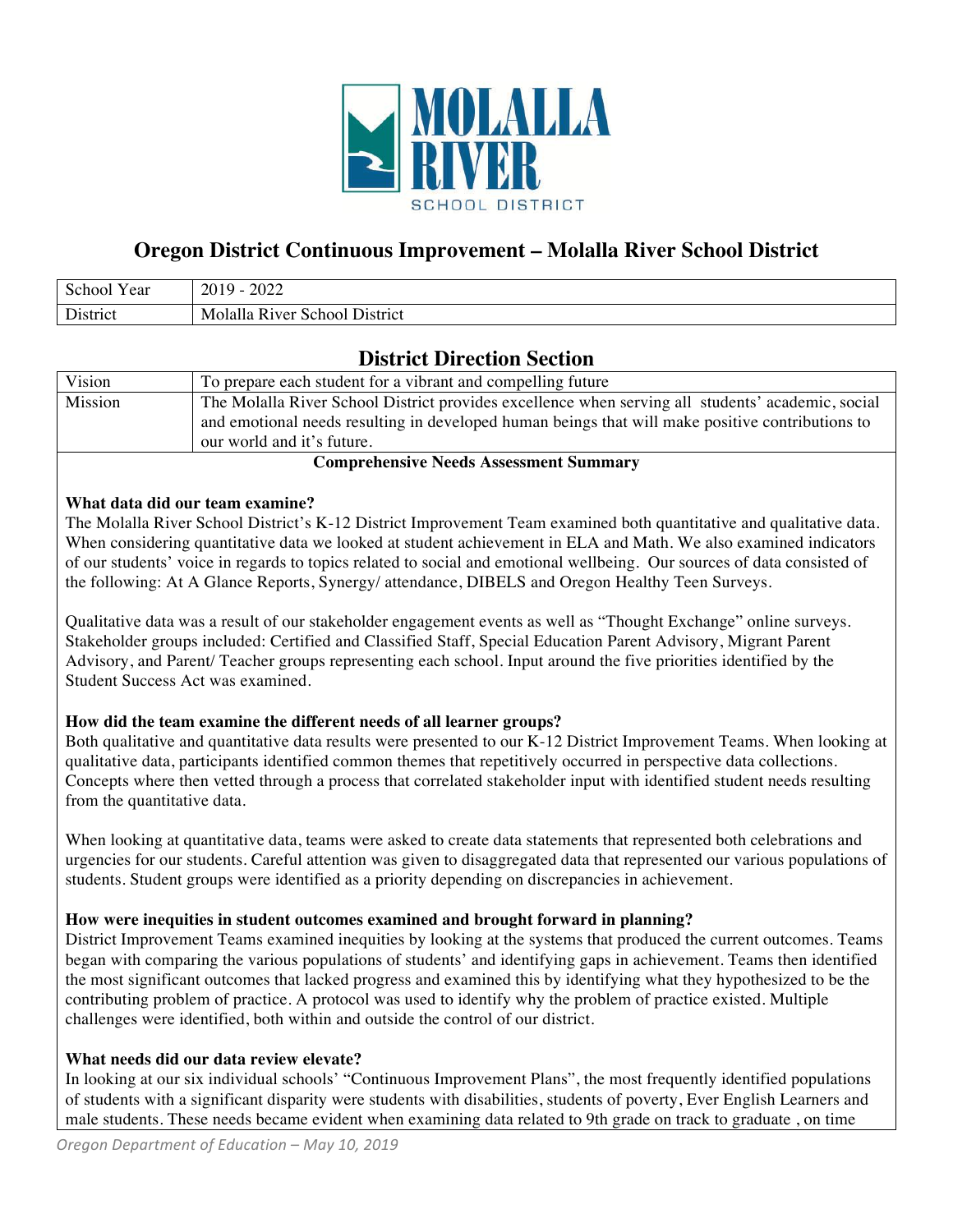| Vision | To prepare each student for a vibrant and compelling future |
|--------|-------------------------------------------------------------|
|        |                                                             |

graduation and ELA/ Math performance reflected in OSAS.

At the district level the most significant disparities when compared to highest performing sub group population are as follows;

-3rd Grade ELA performance on OSAS - Hispanic/ Latino (23% disparity), Ever English Learner (34% disparity) Students with disabilities (39% disparity) and migrant students (30%)

 $-8<sup>th</sup>$  Grade Math performance on OSAS – Ever English Learner (17% disparity), Students with disabilities (20.9%) disparity), Migrant students (5% disparity), Free/Reduced (5% disparity)

-On time Graduation - Hispanic/ Latino (25% disparity) and students with disabilities (28% disparity)

-9th Grade on track - students with disabilities (24% disparity) and migrant students (24% disparity)

## **How were stakeholders involved in the needs assessment process?**

-School level CIP: All schools including elementary, middle and high schools submitted "Continuous Improvement Plans". Plans were considered as part of the district's need assessment as a whole.

-Sixteen Engagement Events held involving participants representing school and community populations

-"Thought Exchange" survey was sent out to the local community

-High School student interviews

-Consulted Migrant Parent Advisory

-Hosted meeting at St. James Catholic Church requesting input from Hispanic/ Latino families

-Consulted SPED Parent Advisory

-District Improvement Team consisting of 35 lead teachers and administrators gave input

## **Which needs will become priority improvement areas? ]**

-Build sustainability for 9th-12 graders on track to graduate

-Closing the achievement gap in ELA and Math performance for students with disabilites, economically disadvantaged students, Ever English Learners and male student.

| <b>Long Term District Goals &amp; Metrics</b>                                                          |                                                                                          |                                                                                         |                                          |  |
|--------------------------------------------------------------------------------------------------------|------------------------------------------------------------------------------------------|-----------------------------------------------------------------------------------------|------------------------------------------|--|
| Goal 1                                                                                                 | Primary Reading Growth and Achievement: All K-5 students will demonstrate typical or     |                                                                                         |                                          |  |
|                                                                                                        |                                                                                          | higher growth and achievement in reading reflected in the Acadience Assessment and 3rd  |                                          |  |
|                                                                                                        | grade OSAS scores.                                                                       |                                                                                         |                                          |  |
| Metrics                                                                                                | By 2020                                                                                  | By 2021                                                                                 | By 2022                                  |  |
|                                                                                                        | 2% increase in students                                                                  | 2% increase in students                                                                 | 2% increase in students                  |  |
|                                                                                                        | performing at Acadience                                                                  | performing at Acadience                                                                 | performing at Acadience                  |  |
|                                                                                                        | benchmark goals from spring                                                              | benchmark goals from spring                                                             | benchmark goals from spring              |  |
|                                                                                                        | 2019 to spring 2020 (65%)                                                                | 2020 to spring 2021 (67%)                                                               | 2021 to spring 2022 (69%)                |  |
|                                                                                                        |                                                                                          |                                                                                         |                                          |  |
|                                                                                                        | $3rd$ grade ELA OSAS growth in                                                           | $3rd$ grade ELA OSAS growth in                                                          | 3 <sup>rd</sup> grade ELA OSAS growth in |  |
|                                                                                                        | achievement by 2%                                                                        | achievement by 2%                                                                       | achievement by 2%                        |  |
| Goal 2                                                                                                 | K-8 Math Growth and Achievement: Increase the percentage of all K-8 students receiving a |                                                                                         |                                          |  |
|                                                                                                        | meeting or exceeding score for math reflected in OSAS                                    |                                                                                         |                                          |  |
| Metrics                                                                                                | By 2020                                                                                  | By 2021                                                                                 | By 2022                                  |  |
|                                                                                                        | $3rd$ grade $-8th$ grade OSAS                                                            | $3rd$ grade $-8th$ grade OSAS                                                           | $3rd$ grade $-8th$ grade OSAS            |  |
|                                                                                                        | growth in achievement by $3\%$                                                           | growth in achievement by 3%                                                             | growth in achievement by 3%              |  |
| Goal 3<br>Increase the impact of a positive school climate district wide measured by the "Youth Truth" |                                                                                          |                                                                                         |                                          |  |
|                                                                                                        |                                                                                          | Survey" aiming towards 80% of students agreeing or strongly agreeing on the established |                                          |  |
|                                                                                                        | collection of questions relating to school climate                                       |                                                                                         |                                          |  |
| Metrics                                                                                                | By 2020                                                                                  | By 2021                                                                                 | By 2022                                  |  |
|                                                                                                        | Youth Truth Survey Baseline                                                              | Growth TBA                                                                              | Growth resulting in 80%                  |  |
|                                                                                                        | Key Rating Climate Data yet to                                                           |                                                                                         | agreement under Key Rating of            |  |
|                                                                                                        | be determined                                                                            |                                                                                         | Culture/ Climate                         |  |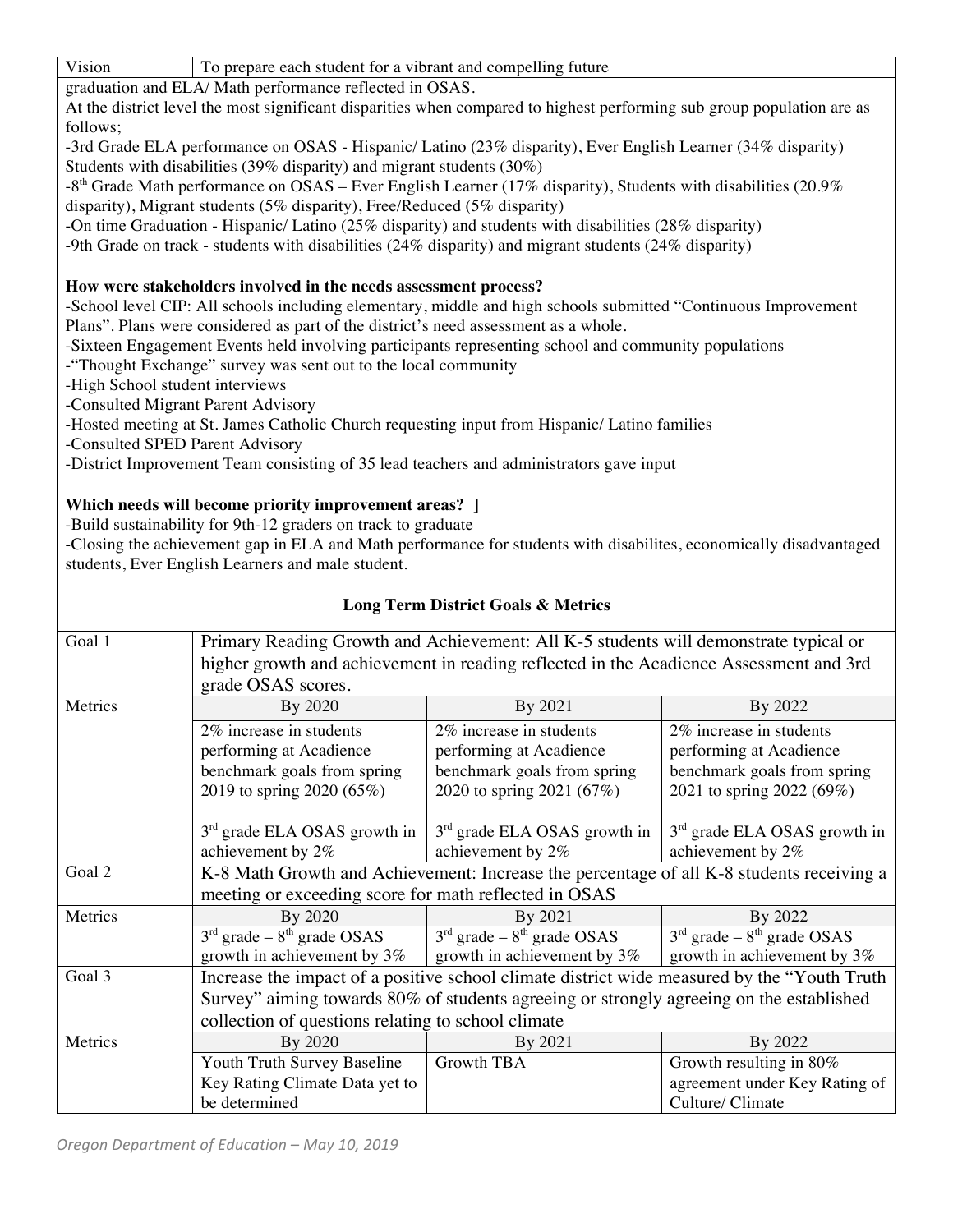# **Initiative Alignment to Support District Goals**

| Initiative/Program         | How this initiative/program supports the district to meet goals                               |
|----------------------------|-----------------------------------------------------------------------------------------------|
| Math Improvement Plan      | Working with K-8 teachers to strengthen core instructional practices including standards      |
|                            | based lesson design and developing teaching skills related to the "Eight Mathematical"        |
|                            | Practices" (Related to goal 2)                                                                |
| Kaiser Regular             | Elementary, middle and high schools all have plans that target chronically absent students    |
| Attendance Grant           | (Related to goal 3)                                                                           |
| K-5 Three Tiered System    | The leadership literacy team drives this initiative for all elementary schools. Each building |
| of support (RTI) for       | has developed an implementation timeline of district literacy expectations around             |
| literacy                   | strengthening core instruction. These expectations support the RTI three tired system.        |
|                            | (Related to goal 1)                                                                           |
| Building a cohesive K-12   | The "District Improvement Team" is made up of smaller teams representing each school.         |
| System $(DIT = District$   | Participants include building principals, lead teachers and counselors. The main task of the  |
| <b>Improvement Teams</b> ) | team is to drive improvement initiatives. Improvement initiatives are decided through the     |
|                            | use of a needs assessment. At this time, our current priority initiative focuses on building  |
|                            | an district equity lens that will serve the purpose of improving academics as well as social  |
|                            | emotional needs. (Related to goals 1-3)                                                       |
|                            |                                                                                               |
|                            | Positive Behavior Intervention Systems currently exists in an inconsistent manner             |
| PBIS Renewal of System     | throughout the Molalla River School District. This initiative will create a plan to renew our |
|                            | commitment to the PBIS process as well as re-establish the associated systems and             |
|                            | processes. (Related to goal 3)                                                                |

# **Annual Evidence Based Strategies, Measures and Actions** (to meet district goals)

| Goal this<br>supports<br>strategy<br>District | Goal 1: Primary Reading Growth and Achievement: All K-5 students will demonstrate typical<br>or higher growth and achievement in reading reflected in the Acadience Assessment and 3rd<br>grade OSAS scores. |                                                                                                                                                                                          |                                                                                                                                                                                                                                                                                                                                                                                                                      |                                                                                                                                                                                            |
|-----------------------------------------------|--------------------------------------------------------------------------------------------------------------------------------------------------------------------------------------------------------------|------------------------------------------------------------------------------------------------------------------------------------------------------------------------------------------|----------------------------------------------------------------------------------------------------------------------------------------------------------------------------------------------------------------------------------------------------------------------------------------------------------------------------------------------------------------------------------------------------------------------|--------------------------------------------------------------------------------------------------------------------------------------------------------------------------------------------|
| What are we going to do?                      | Strategy #<br>1.1<br>Written as a<br>Theory of<br>Action and<br>reflects<br>evidence-<br>based<br>practices                                                                                                  |                                                                                                                                                                                          | If we _build teachers' capacity for identifying students' missing grade level skill sets<br>in reading and for knowing what specific high impact teaching strategies to apply in<br>order to address the missing skill set, then_core literacy instruction will be<br>strengthened, less students will require intensive literacy interventions and K-5<br>student outcomes for growth and achievement will improve. |                                                                                                                                                                                            |
| How we will know the plan is working          | Measures of<br>Evidence for<br><b>Adult Actions</b><br>("then"<br>statements")                                                                                                                               | Fall<br>Teacher Survey<br>(measuring degree of<br>implemented core<br>instruction agreements)<br>Principal "Drop Ins"<br>measuring observable<br>evidence during literacy<br>instruction | Winter<br>Teacher Survey<br>(measuring degree of<br>implemented core<br>instruction agreements)<br>Principal "Drop Ins"<br>measuring observable<br>evidence during literacy<br>instruction                                                                                                                                                                                                                           | Spring<br>Teacher Survey<br>(measuring degree of<br>implemented core<br>instruction agreements)<br>Principal "Drop Ins"<br>measuring observable<br>evidence during literacy<br>instruction |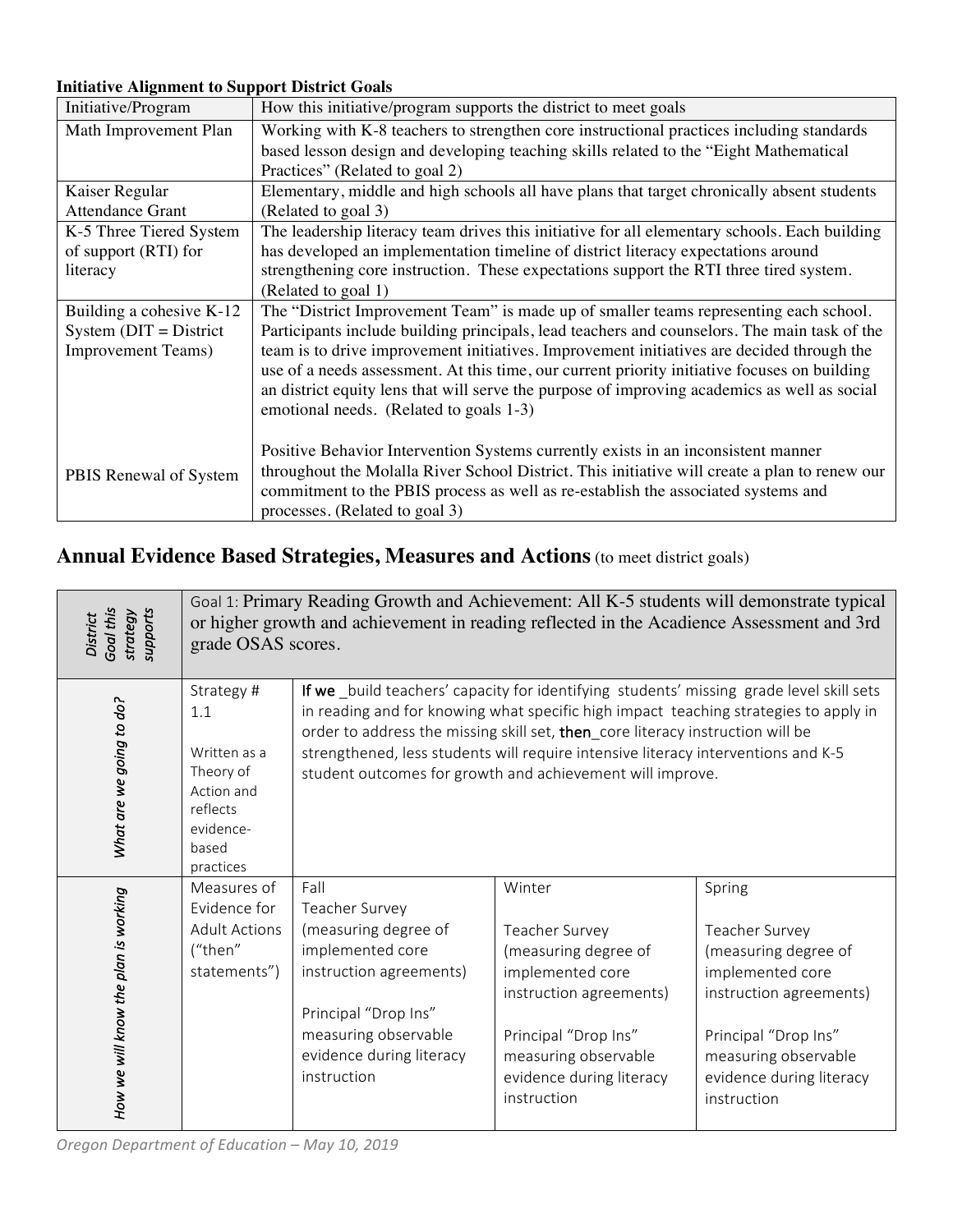| Goal this<br>strategy<br>supports<br><b>District</b> | Goal 1: Primary Reading Growth and Achievement: All K-5 students will demonstrate typical<br>or higher growth and achievement in reading reflected in the Acadience Assessment and 3rd<br>grade OSAS scores. |                                                                                                                                                                 |                                                |                                                                            |  |
|------------------------------------------------------|--------------------------------------------------------------------------------------------------------------------------------------------------------------------------------------------------------------|-----------------------------------------------------------------------------------------------------------------------------------------------------------------|------------------------------------------------|----------------------------------------------------------------------------|--|
|                                                      | Measures of<br>Evidence for<br>Students                                                                                                                                                                      | Fall<br>Progress monitoring for all                                                                                                                             | Winter<br>Progress monitoring for all          | Spring<br>Progress monitoring for all                                      |  |
|                                                      | ("and"<br>statement)                                                                                                                                                                                         | K-5 Students using the<br>Acadience Assessment                                                                                                                  | K-5 Students using the<br>Acadience Assessment | K-5 Students using the<br>Acadience Assessment                             |  |
|                                                      | Person or<br>Team<br>Responsible                                                                                                                                                                             | To be completed this year                                                                                                                                       | <b>Action Steps</b>                            | Due Date                                                                   |  |
|                                                      | Literacy<br>TOSA and<br><b>Building</b><br>Literacy<br>Specialists                                                                                                                                           | 1.PD for all 3-5 teachers on teaching foundational<br>reading skills                                                                                            |                                                | Round 1 - August 21<br>Round 2 - October 16th                              |  |
|                                                      | Director of T<br>& L and Lit<br><b>TOSA</b>                                                                                                                                                                  | 2.PD for all K-5 teachers on the selection of effective<br>teaching strategies and application                                                                  |                                                | December 20 <sup>th</sup> (Ongoing<br>check ins with principals)           |  |
| How we will get the work done                        | Director of T<br>& L, Lit TOSA,<br>building<br>principals                                                                                                                                                    | 3.PD for utilizing the Independent Reading Level<br>Assessment Framework to identify missing skill sets<br>when assessing students' literacy skills (Tool Kits) |                                                | $MES - Fall$<br>Clarkes - Winter<br>Rural Dell - Winter<br>Mulino - Spring |  |
|                                                      | Literacy<br><b>TOSA</b><br>Director of                                                                                                                                                                       | 4. Coaching for teacher while implementing A Literacy<br>Workshop Model<br>5. Planning and implementation of steps that strengthen                              |                                                | Scheduled throughout the<br>year<br>Monthly Literacy                       |  |
|                                                      | T&L and Lit<br><b>TOSA</b>                                                                                                                                                                                   | district's RTI program                                                                                                                                          |                                                | Meetings                                                                   |  |
|                                                      | ORIS<br>Domain(s)<br>this strategy<br>supports                                                                                                                                                               | Leadership<br>X<br>X Talent Development                                                                                                                         |                                                |                                                                            |  |
| ORIS Domain Alignment                                |                                                                                                                                                                                                              | X Stakeholder Engagement and Partnership<br>X Well-Rounded, Coordinated Learning                                                                                |                                                |                                                                            |  |
|                                                      |                                                                                                                                                                                                              | X Inclusive Policy and Practice                                                                                                                                 |                                                |                                                                            |  |
|                                                      | Additional strategies may be added to support this goal (example: Strategy 1.1, 1.2, 1.3 etc.)                                                                                                               |                                                                                                                                                                 |                                                |                                                                            |  |
| Oregon Department of Education - May 10, 2019        |                                                                                                                                                                                                              |                                                                                                                                                                 |                                                |                                                                            |  |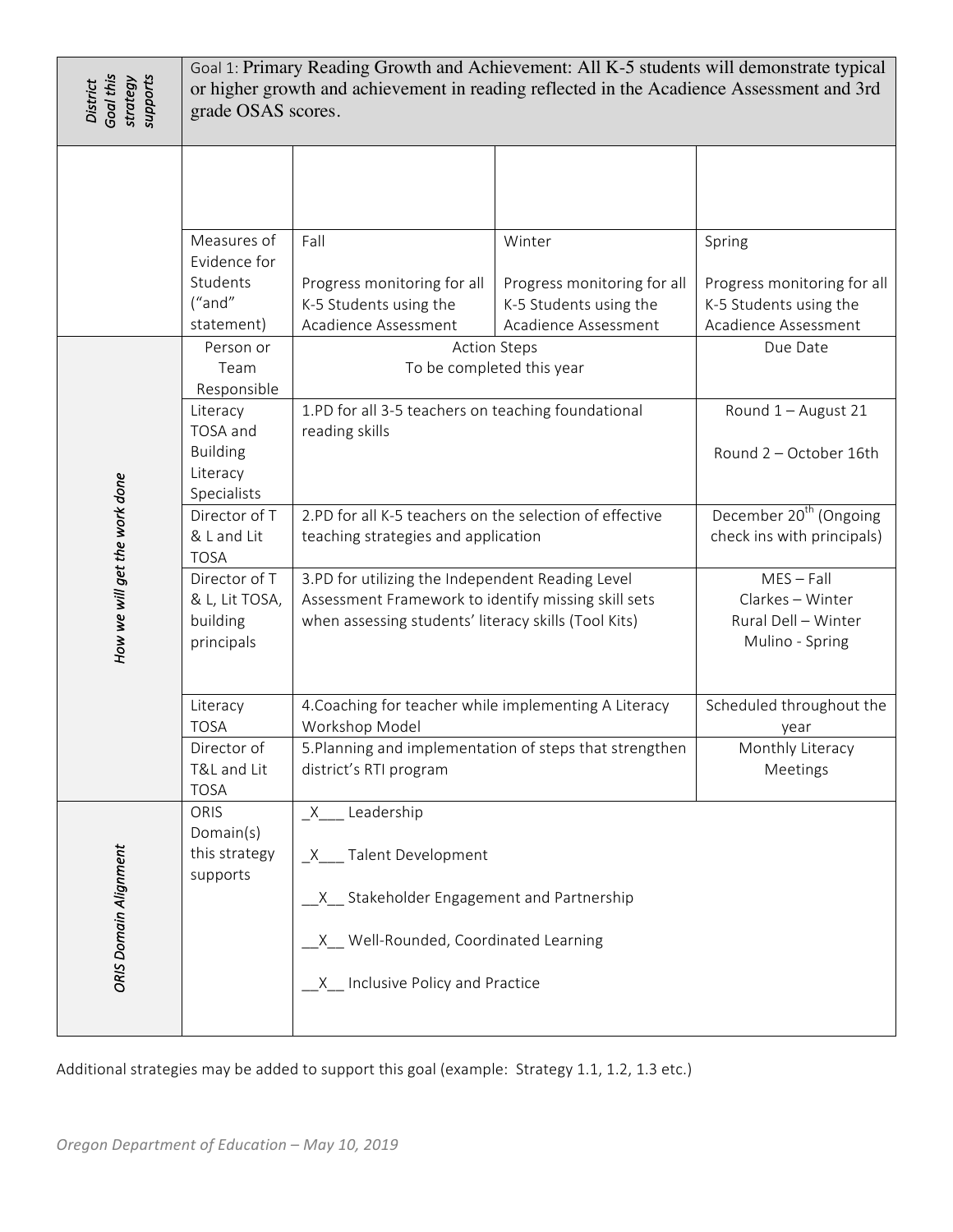| Goal this<br>supports<br>strategy<br><b>District</b> | Goal 2: K-8 Math Growth and Achievement: Increase the percentage of all K-8 students<br>receiving a meeting or exceeding score for math reflected in OSAS                   |                                                                                                                                                                                                                                                                                                                                                                                                                                                                                                                                                                                      |                                                                                                                                                                                                                                                                                                                                                          |                                                                                                                                                                                                                                                                                                                                                |
|------------------------------------------------------|-----------------------------------------------------------------------------------------------------------------------------------------------------------------------------|--------------------------------------------------------------------------------------------------------------------------------------------------------------------------------------------------------------------------------------------------------------------------------------------------------------------------------------------------------------------------------------------------------------------------------------------------------------------------------------------------------------------------------------------------------------------------------------|----------------------------------------------------------------------------------------------------------------------------------------------------------------------------------------------------------------------------------------------------------------------------------------------------------------------------------------------------------|------------------------------------------------------------------------------------------------------------------------------------------------------------------------------------------------------------------------------------------------------------------------------------------------------------------------------------------------|
| What are we going to do?                             | Strategy #<br>2.1<br>Written as a<br>Theory of<br>Action and<br>reflects<br>evidence-<br>based<br>practices                                                                 | If we support teachers through professional development opportunities on<br>effectively designing and implementing standards based math lessons, then<br>teachers will gain a stronger understanding of the grade level math concepts to be<br>taught and as a result provide students with lessons designed to teach grade level<br>standards and develop skills and as a result, K-8 student math performance<br>outcomes will continually improve reflecting expected skill sets set by state<br>standards.                                                                       |                                                                                                                                                                                                                                                                                                                                                          |                                                                                                                                                                                                                                                                                                                                                |
| How we will know the plan is working                 | Measures of<br>Evidence for<br><b>Adult Actions</b><br>("then"<br>statements")<br>Measures of<br>Evidence for<br>Students<br>("and"<br>statement)                           | Fall<br>Principal "Walk Throughs"<br>guidelines that explicitly<br>-Clearly posted standard<br>-Lesson components that<br>reflect standards<br>-Teacher collected<br>evidence of student's level<br>of understanding to be<br>shared out during PLC<br>work<br>Fall<br>Student performance on<br>formative assessment<br>(edulastic online formative                                                                                                                                                                                                                                 | Winter<br>Principal "Walk Throughs"<br>guidelines that explicitly<br>-Clearly posted standard<br>-Lesson components that<br>reflect standards<br>-Teacher collected<br>evidence of student's level<br>of understanding to be<br>shared out during PLC<br>work<br>Winter<br>Student performance on<br>formative assessment<br>(edulastic online formative | Spring<br>Principal "Walk Throughs"<br>guidelines that explicitly<br>-Clearly posted standard<br>-Lesson components that<br>reflect standards<br>-Teacher collected<br>evidence of student's<br>level of understanding to<br>be shared out during PLC<br>work<br>Spring<br>Student performance on<br>formative assessment<br>(edulastic online |
| How we will get the work done                        | Person or<br>Team<br>Responsible<br>Math TOSA,<br>Director of<br>T&L<br>K-5 Teachers,<br>Math Leaders<br>& principals<br>K-5 Teachers,<br>Math leaders<br>and<br>principals | <b>Action Steps</b><br>To be completed this year<br>Teacher Leader Teams - Training focuses on lesson<br>design aligned to math standards as well as building<br>curriculum (instructional strategies, standards mapping<br>& aligned resources including adopted materials)<br>K-5 Professional Development focused on lesson design<br>aligned to math standards and strategies that support<br>the "Eight Mathematical Practices"<br>Pacing maps developed by grade level collaborative<br>teams district wide (goal to continue to build K-5<br>teachers knowledge of standards) |                                                                                                                                                                                                                                                                                                                                                          | Due Date<br>Established math calendar<br>with scheduled dates<br>throughout year<br>Scheduled Once a Month<br>Late start Fridays<br>November 12 <sup>th</sup> Inservice<br>Day                                                                                                                                                                 |
| Oregon Department of Education - May 10, 2019        |                                                                                                                                                                             | assessment)                                                                                                                                                                                                                                                                                                                                                                                                                                                                                                                                                                          | assessment)                                                                                                                                                                                                                                                                                                                                              | formative assessment)                                                                                                                                                                                                                                                                                                                          |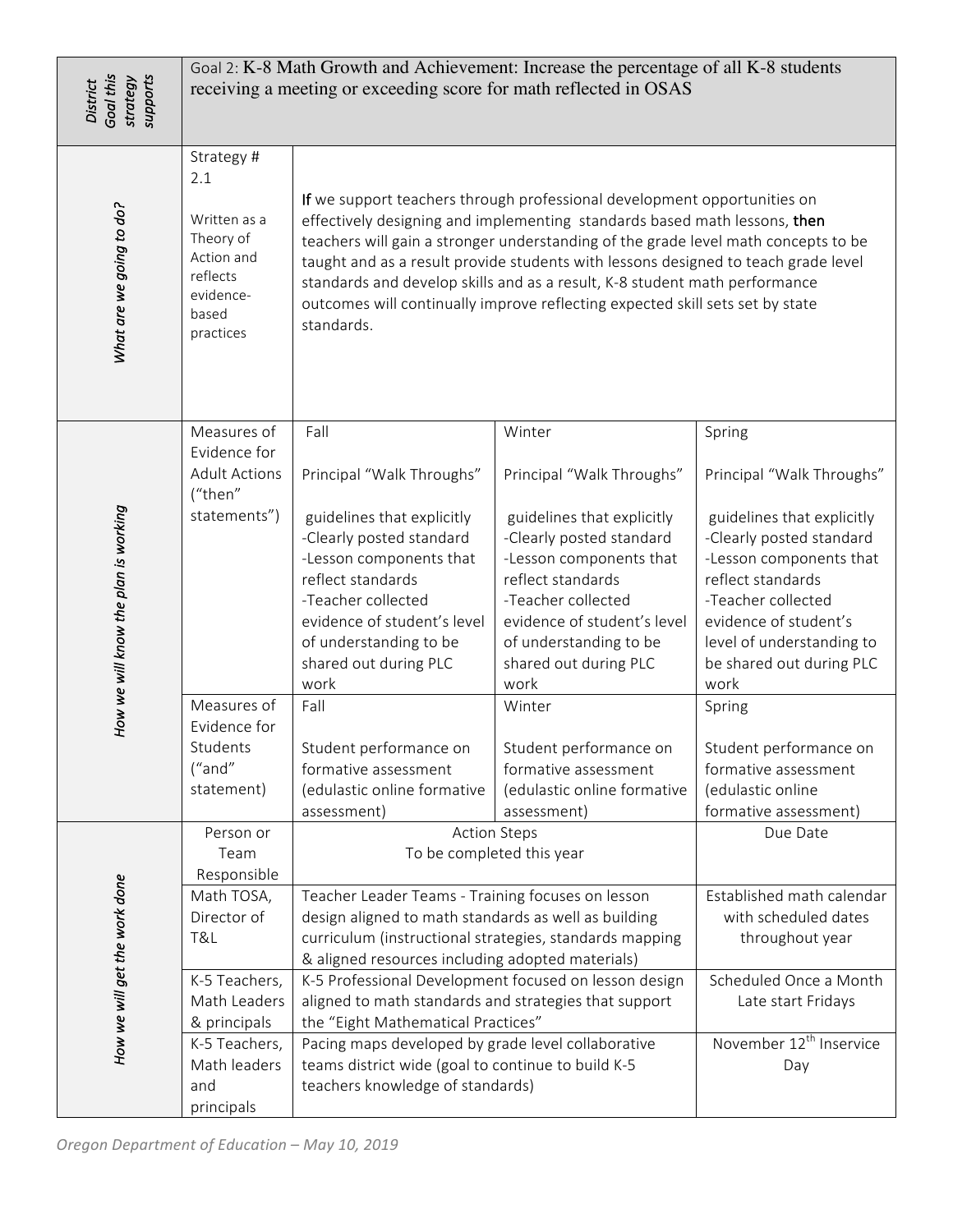| District<br>Goal this<br>supports<br>strategy | Goal 2: K-8 Math Growth and Achievement: Increase the percentage of all K-8 students<br>receiving a meeting or exceeding score for math reflected in OSAS |                                                                                                                                                                     |                                                                                                |
|-----------------------------------------------|-----------------------------------------------------------------------------------------------------------------------------------------------------------|---------------------------------------------------------------------------------------------------------------------------------------------------------------------|------------------------------------------------------------------------------------------------|
|                                               | Director of T<br>& L and<br>principals                                                                                                                    | Principal "Walk Throughs" with Look for templates &<br>debrief with teachers                                                                                        | Fall, Winter, Spring<br>Schedule<br>Rubrics brought to<br>monthly elementary<br>admin meetings |
| ORIS Domain Alignment                         | ORIS<br>Domain(s)<br>this strategy<br>supports                                                                                                            | _X__ Leadership<br>_X_Talent Development<br>__X_Stakeholder Engagement and Partnership<br>_X_ Well-Rounded, Coordinated Learning<br>X Inclusive Policy and Practice |                                                                                                |
|                                               |                                                                                                                                                           | Additional strategies may be added to support this goal (example: Strategy 2.1, 2.2, 2.3 etc.)                                                                      |                                                                                                |
| Oregon Department of Education - May 10, 2019 |                                                                                                                                                           |                                                                                                                                                                     |                                                                                                |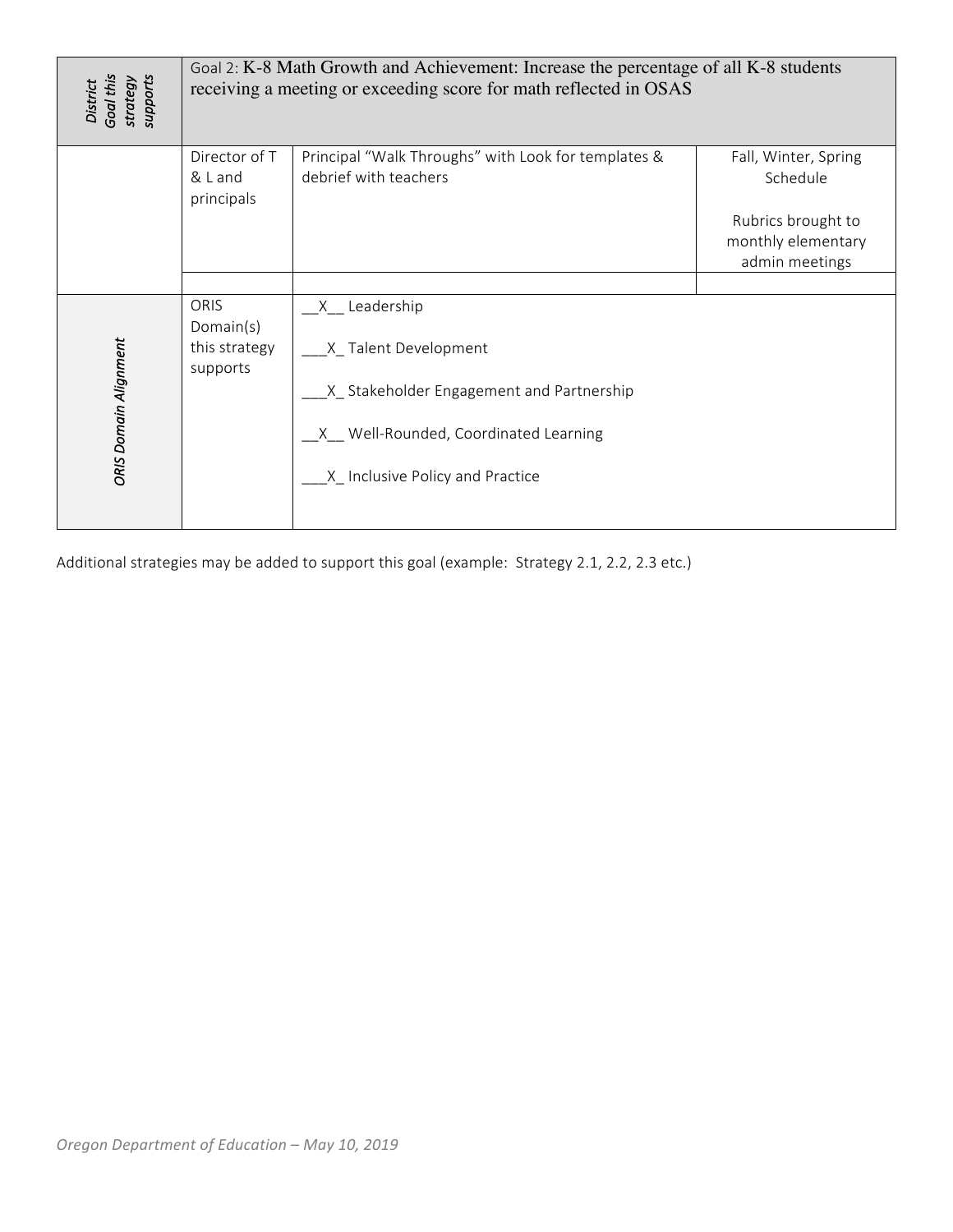| Goal this<br>supports<br>strategy<br><b>District</b> | Goal 3 Increase the impact of a positive school climate district wide measured by the "Youth"<br>Truth Survey" aiming towards 80% of students agreeing or strongly agreeing on the<br>established collection of questions relating to school climate |                                                                                                                                                                                                                                                                                                                                                                                                                                                                                                                                                            |                                                                                              |                                                                                         |
|------------------------------------------------------|------------------------------------------------------------------------------------------------------------------------------------------------------------------------------------------------------------------------------------------------------|------------------------------------------------------------------------------------------------------------------------------------------------------------------------------------------------------------------------------------------------------------------------------------------------------------------------------------------------------------------------------------------------------------------------------------------------------------------------------------------------------------------------------------------------------------|----------------------------------------------------------------------------------------------|-----------------------------------------------------------------------------------------|
| What are we going to do?                             | Strategy #<br>3.1<br>Written as a<br>Theory of<br>Action and<br>reflects<br>evidence-<br>based<br>practices                                                                                                                                          | If we as a district support each school in building positive relationships between<br>students and staff alike by providing professional development on equitable<br>practices consisting of building relations, creating a shared vision, nurturing role<br>models from within and designing systematic practices that lend themselves to<br>praise and celebration of the individuals that make up our schools, then a strong<br>sense of belonging will grow and students and staff alike will engage in an<br>environment of learning and achievement. |                                                                                              |                                                                                         |
| How we will know the plan is<br>working              | Measures of<br>Evidence for<br><b>Adult Actions</b><br>("then"<br>statements")                                                                                                                                                                       | Fall<br>PBIS Inventory Check List,<br>followed up with debrief<br>at monthly admin meeting                                                                                                                                                                                                                                                                                                                                                                                                                                                                 | Winter<br>PBIS Inventory Check List,<br>followed up with debrief<br>at monthly admin meeting | Spring<br>Youth Truth online Survey<br>for Staff                                        |
|                                                      | Measures of<br>Evidence for<br>Students<br>("and"<br>statement)                                                                                                                                                                                      | Fall<br>(Brief) Student Survey                                                                                                                                                                                                                                                                                                                                                                                                                                                                                                                             | Winter<br>(Brief) Student Survey                                                             | Spring<br>Youth Truth online survey<br>for students                                     |
| the work done<br>How we will get                     | Person or<br>Team<br>Responsible<br>High School<br>Principal, MS<br>Principal                                                                                                                                                                        | <b>Action Steps</b><br>To be completed this year<br>1. Trauma Informed PD at the secondary level                                                                                                                                                                                                                                                                                                                                                                                                                                                           |                                                                                              | Due Date<br>Fall 2019                                                                   |
|                                                      | Director of T<br>& L/MS<br>Principal                                                                                                                                                                                                                 | 2. K-8 PBIS Implementation Team Planning Sessions                                                                                                                                                                                                                                                                                                                                                                                                                                                                                                          |                                                                                              | January 9 <sup>th</sup> - February 26 <sup>th</sup><br>$-28$ <sup>th</sup> - March 19th |
|                                                      | Director of<br>T&L, District<br>Improvement<br>Team                                                                                                                                                                                                  | 3. Designing of District Equity Lens                                                                                                                                                                                                                                                                                                                                                                                                                                                                                                                       |                                                                                              | All year long at monthly<br>DIT sessions - Calendar<br>Established                      |
|                                                      | Each building<br>principal                                                                                                                                                                                                                           | 4. Attendance/ Every Day Matters Campaign (built in<br>relation building)                                                                                                                                                                                                                                                                                                                                                                                                                                                                                  |                                                                                              | Check ins on progress<br>during monthly admin<br>meetings                               |
|                                                      | HS & MS<br>principal                                                                                                                                                                                                                                 | 5.Adult Connections (MS - Check & Connect) (HS<br>Student Success Coach)                                                                                                                                                                                                                                                                                                                                                                                                                                                                                   |                                                                                              | Currently installed                                                                     |
| Oregon Department of Education - May 10, 2019        |                                                                                                                                                                                                                                                      |                                                                                                                                                                                                                                                                                                                                                                                                                                                                                                                                                            |                                                                                              |                                                                                         |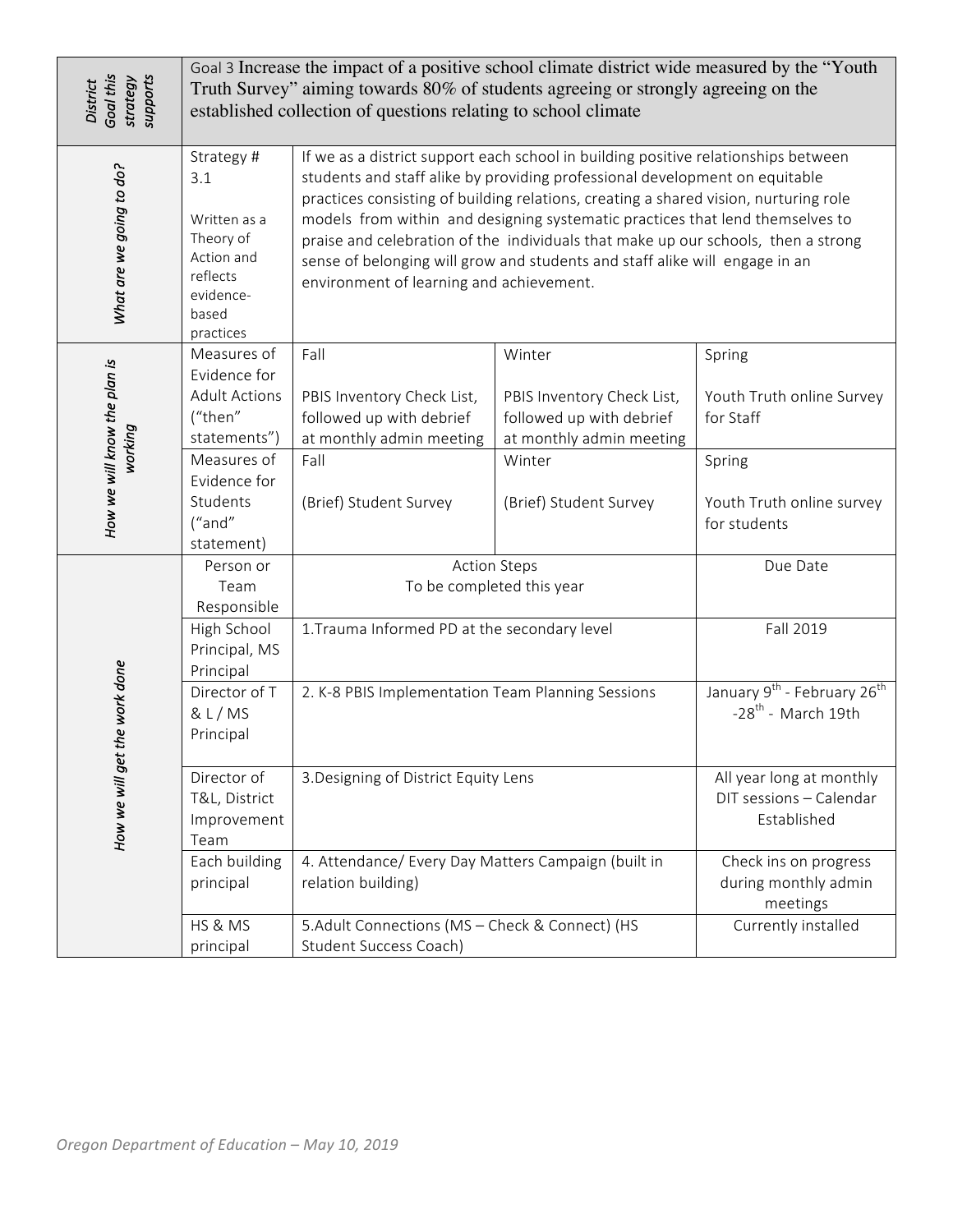| District<br>Goal this<br>supports<br>strategy | Goal 3 Increase the impact of a positive school climate district wide measured by the "Youth<br>Truth Survey" aiming towards 80% of students agreeing or strongly agreeing on the<br>established collection of questions relating to school climate |                                                                                                                                                                            |  |
|-----------------------------------------------|-----------------------------------------------------------------------------------------------------------------------------------------------------------------------------------------------------------------------------------------------------|----------------------------------------------------------------------------------------------------------------------------------------------------------------------------|--|
| ORIS Domain Alignment                         | ORIS<br>Domain(s)<br>this strategy<br>supports                                                                                                                                                                                                      | _X___ Leadership<br>___X_Talent Development<br>_X_ Stakeholder Engagement and Partnership<br>_X__ Well-Rounded, Coordinated Learning<br>_X__ Inclusive Policy and Practice |  |
|                                               |                                                                                                                                                                                                                                                     | Additional strategies may be added to support this goal (example: Strategy 3.1, 3.2, 3.3 etc.)                                                                             |  |
| Oregon Department of Education - May 10, 2019 |                                                                                                                                                                                                                                                     |                                                                                                                                                                            |  |